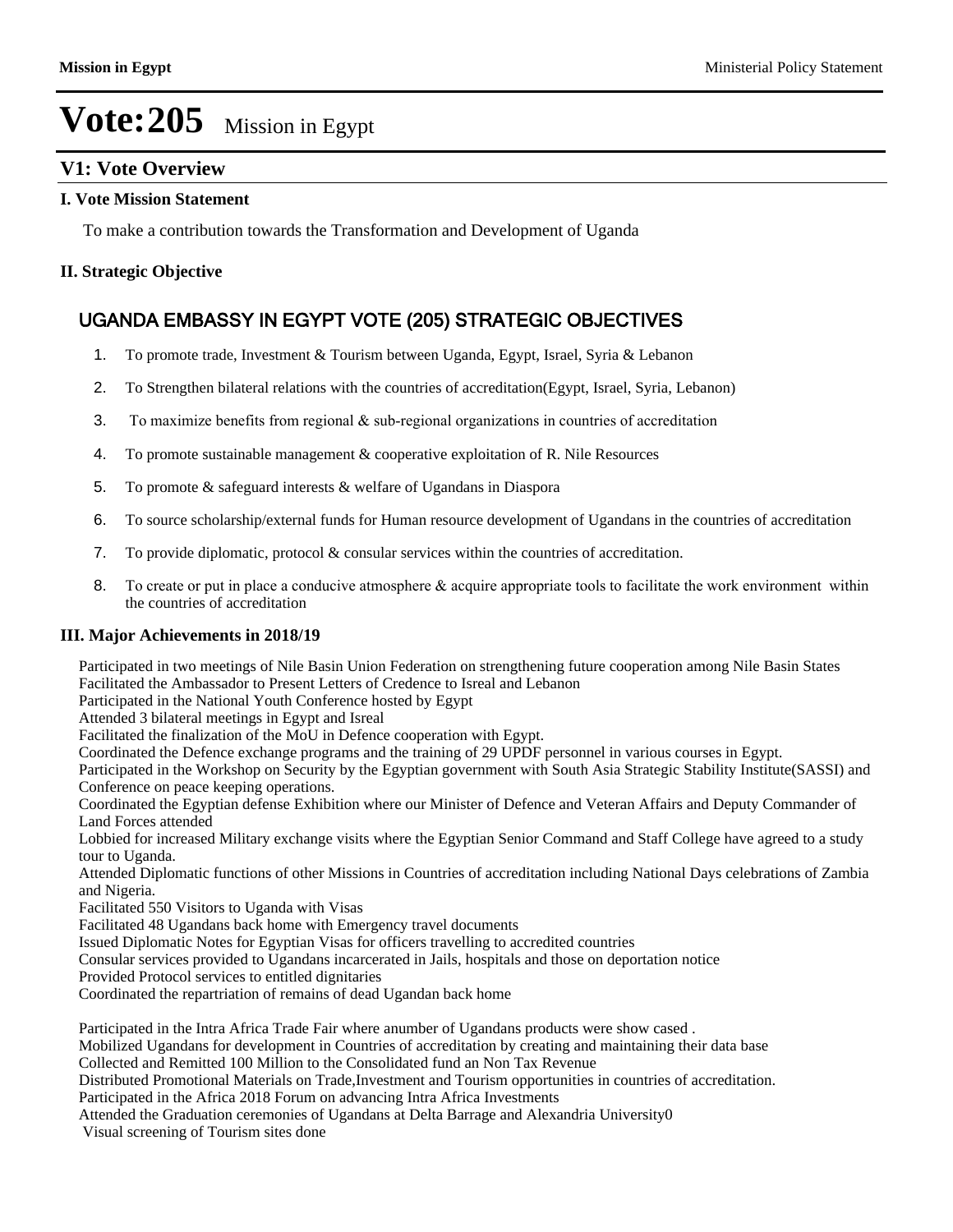#### **IV. Medium Term Plans**

Renovate the Chancery

Increase Tourists to Uganda by 10%

Lobby for increase of the Scholarships to Ugandans

Procure a motor vehicle for the Deputy head oh Mission

Increase strategies for improving Public Diplomacy in accredited countries

Develop strategies for attracting more Investors and traders from countries of accreditation

At the Graduation ceremonics of Ugandans at Delta Barrage and  $\Delta$ 

Strengthen Bilateral relations with countries of accreditation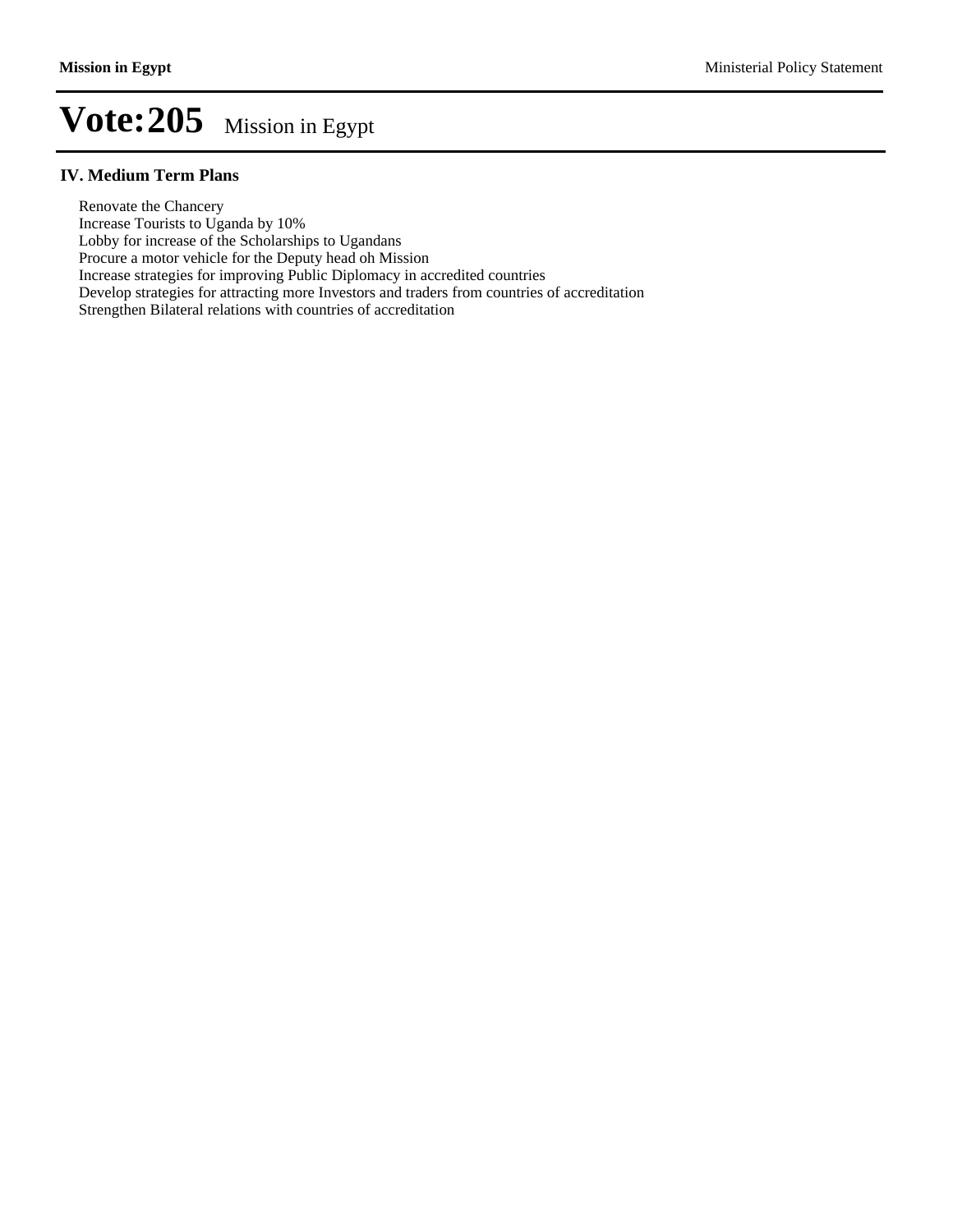### **V. Summary of Past Performance and Medium Term Budget Allocations**

**Table 5.1: Overview of Vote Expenditures (UShs Billion)**

|                                                      |                  |                    |               | 2018/19                                   |         | <b>MTEF Budget Projections</b> |         |         |         |
|------------------------------------------------------|------------------|--------------------|---------------|-------------------------------------------|---------|--------------------------------|---------|---------|---------|
|                                                      |                  | 2017/18<br>Outturn | <b>Budget</b> | <b>Approved Expenditure</b><br>by End Dec | 2019/20 | 2020/21                        | 2021/22 | 2022/23 | 2023/24 |
| <b>Recurrent</b>                                     | Wage             | 0.544              | 0.544         | 0.272                                     | 0.544   | 0.544                          | 0.544   | 0.544   | 0.544   |
|                                                      | Non Wage         | 1.796              | 2.478         | 1.239                                     | 2.749   | 2.749                          | 2.749   | 2.749   | 2.749   |
| Devt.                                                | GoU              | 0.310              | 0.120         | 0.060                                     | 0.060   | 0.060                          | 0.060   | 0.060   | 0.060   |
|                                                      | Ext. Fin.        | 0.000              | 0.000         | 0.000                                     | 0.000   | 0.000                          | 0.000   | 0.000   | 0.000   |
|                                                      | <b>GoU</b> Total | 2.650              | 3.142         | 1.571                                     | 3.353   | 3.353                          | 3.353   | 3.353   | 3.353   |
| <b>Total GoU+Ext Fin (MTEF)</b>                      |                  | 2.650              | 3.142         | 1.571                                     | 3.353   | 3.353                          | 3.353   | 3.353   | 3.353   |
| Arrears                                              |                  | 0.000              | 0.000         | 0.000                                     | 0.000   | 0.000                          | 0.000   | 0.000   | 0.000   |
| <b>Total Budget</b>                                  |                  | 2.650              | 3.142         | 1.571                                     | 3.353   | 3.353                          | 3.353   | 3.353   | 3.353   |
| <b>A.I.A Total</b>                                   |                  | N/A                | N/A           | N/A                                       | N/A     | N/A                            | N/A     | N/A     | N/A     |
| <b>Grand Total</b>                                   |                  | 2.650              | 3.142         | 1.571                                     | 3.353   | 3.353                          | 3.353   | 3.353   | 3.353   |
| <b>Total Vote Budget</b><br><b>Excluding Arrears</b> |                  | 2.650              | 3.142         | 1.571                                     | 3.353   | 3.353                          | 3.353   | 3.353   | 3.353   |

#### **VI. Budget By Economic Clasification**

#### **Table V6.1 2018/19 and 2019/20 Budget Allocations by Item**

|                                        |       | 2018/19 Approved Budget |       |              |       | 2019/20 Draft Estimates |       |              |
|----------------------------------------|-------|-------------------------|-------|--------------|-------|-------------------------|-------|--------------|
| <b>Billion Uganda Shillings</b>        | GoU   | Ext. Fin                | AIA   | <b>Total</b> | GoU   | Ext. Fin                | AIA   | <b>Total</b> |
| <b>Output Class: Outputs Provided</b>  | 3.022 | 0.000                   | 0.000 | 3.022        | 3.293 | 0.000                   | 0.000 | 3.293        |
| 211 Wages and Salaries                 | 1.573 | 0.000                   | 0.000 | 1.573        | 1.854 | 0.000                   | 0.000 | 1.854        |
| 212 Social Contributions               | 0.031 | 0.000                   | 0.000 | 0.031        | 0.031 | 0.000                   | 0.000 | 0.031        |
| 213 Other Employee Costs               | 0.148 | 0.000                   | 0.000 | 0.148        | 0.117 | 0.000                   | 0.000 | 0.117        |
| 221 General Expenses                   | 0.072 | 0.000                   | 0.000 | 0.072        | 0.082 | 0.000                   | 0.000 | 0.082        |
| 222 Communications                     | 0.066 | 0.000                   | 0.000 | 0.066        | 0.066 | 0.000                   | 0.000 | 0.066        |
| 223 Utility and Property Expenses      | 0.877 | 0.000                   | 0.000 | 0.877        | 0.852 | 0.000                   | 0.000 | 0.852        |
| 226 Insurances and Licenses            | 0.014 | 0.000                   | 0.000 | 0.014        | 0.014 | 0.000                   | 0.000 | 0.014        |
| 227 Travel and Transport               | 0.219 | 0.000                   | 0.000 | 0.219        | 0.225 | 0.000                   | 0.000 | 0.225        |
| 228 Maintenance                        | 0.023 | 0.000                   | 0.000 | 0.023        | 0.053 | 0.000                   | 0.000 | 0.053        |
| <b>Output Class: Capital Purchases</b> | 0.120 | 0.000                   | 0.000 | 0.120        | 0.060 | 0.000                   | 0.000 | 0.060        |
| <b>312 FIXED ASSETS</b>                | 0.120 | 0.000                   | 0.000 | 0.120        | 0.060 | 0.000                   | 0.000 | 0.060        |
| <b>Grand Total:</b>                    | 3.142 | 0.000                   | 0.000 | 3.142        | 3.353 | 0.000                   | 0.000 | 3.353        |
| <b>Total excluding Arrears</b>         | 3.142 | 0.000                   | 0.000 | 3.142        | 3.353 | 0.000                   | 0.000 | 3.353        |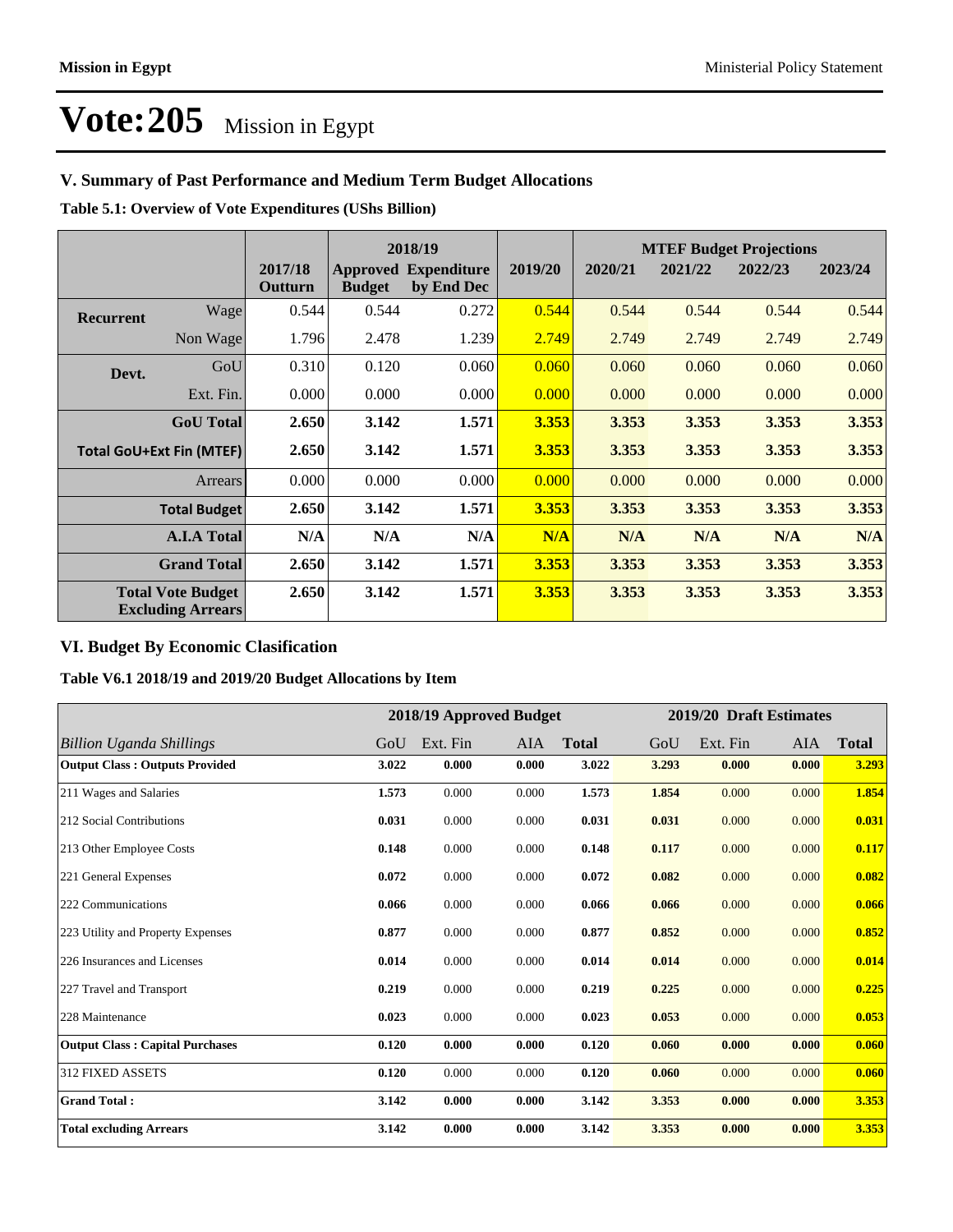#### **VII. Budget By Programme And Subprogramme**

#### **Table V7.1: Past Expenditure Outturns and Medium Term Projections by Programme and SubProgramme**

| Billion Uganda shillings            |                                     | FY 2018/19                |                                   |                                             | <b>Medium Term Projections</b> |         |         |         |
|-------------------------------------|-------------------------------------|---------------------------|-----------------------------------|---------------------------------------------|--------------------------------|---------|---------|---------|
|                                     | <b>FY 2017/18</b><br><b>Outturn</b> | Approved<br><b>Budget</b> | <b>Spent By</b><br><b>End Dec</b> | 2019-20<br><b>Proposed</b><br><b>Budget</b> | 2020-21                        | 2021-22 | 2022-23 | 2023-24 |
| <b>52 Overseas Mission Services</b> | 2.650                               | 3.142                     | 1.571                             | 3.353                                       | 3.353                          | 3.353   | 3.353   | 3.353   |
| 01 Headquarters Cairo               | 2.340                               | 3.022                     | 1.511                             | 3.293                                       | 3.293                          | 3.293   | 3.293   | 3.293   |
| 1064 Strengthening Mission in Egypt | 0.310                               | 0.120                     | 0.060                             | 0.060                                       | 0.060                          | 0.060   | 0.060   | 0.060   |
| <b>Total for the Vote</b>           | 2.650                               | 3.142                     | 1.571                             | 3.353                                       | 3.353                          | 3.353   | 3.353   | 3.353   |
| <b>Total Excluding Arrears</b>      | 2.650                               | 3.142                     | 1.571                             | 3.353                                       | 3.353                          | 3.353   | 3.353   | 3.353   |

#### **VIII. Programme Performance and Medium Term Plans**

#### **Table V8.1: Programme Outcome and Outcome Indicators ( Only applicable for FY 2019/20)**

| <b>Programme:</b>                                       | 52 Overseas Mission Services                                                                                                            |                 |                  |                            |                          |                          |  |  |
|---------------------------------------------------------|-----------------------------------------------------------------------------------------------------------------------------------------|-----------------|------------------|----------------------------|--------------------------|--------------------------|--|--|
|                                                         | <b>Programme Objective</b> To Foster Cordial Relations                                                                                  |                 |                  |                            |                          |                          |  |  |
|                                                         | Increased Trade , Investment and Tourism and benefits for the use of Nile waters between Uganda and<br>Egypt, Syria, Israel and Lebanon |                 |                  |                            |                          |                          |  |  |
|                                                         | <b>Increased Financial Resources</b>                                                                                                    |                 |                  |                            |                          |                          |  |  |
|                                                         | Strengthen Bilateral Relations with countries of accreditation (Egypt, Syria, Israel and Lebanon                                        |                 |                  |                            |                          |                          |  |  |
|                                                         | Human Resource Development                                                                                                              |                 |                  |                            |                          |                          |  |  |
|                                                         | Provide Protocol and Consular Services                                                                                                  |                 |                  |                            |                          |                          |  |  |
| <b>Responsible Officer:</b>                             | <b>Accounting Officer</b>                                                                                                               |                 |                  |                            |                          |                          |  |  |
|                                                         | Programme Outcome: Enhanced National Security development, the Country's image abroad and the welbeing of Ugandans                      |                 |                  |                            |                          |                          |  |  |
| Sector Outcomes contributed to by the Programme Outcome |                                                                                                                                         |                 |                  |                            |                          |                          |  |  |
|                                                         | 1. Strengthened Policy Management across Government                                                                                     |                 |                  |                            |                          |                          |  |  |
|                                                         |                                                                                                                                         |                 |                  | <b>Performance Targets</b> |                          |                          |  |  |
|                                                         | <b>Outcome Indicators</b>                                                                                                               |                 |                  | 2019/20                    | 2020/21                  | 2021/22                  |  |  |
|                                                         |                                                                                                                                         | <b>Baseline</b> | <b>Base</b> year | <b>Target</b>              | Projectio<br>$\mathbf n$ | Projectio<br>$\mathbf n$ |  |  |
|                                                         | • Number of Cooperation frame works negotiated and concluded                                                                            | 5               | 2018             | 8                          | 10                       | 15                       |  |  |
| • Percentage of Foreign Exchange inflows                |                                                                                                                                         |                 | 2018             | 75%                        | 80%                      | 80%                      |  |  |
| • Rating of Ugandans abroad                             |                                                                                                                                         | Fair            | 2018             | Fair                       | Good                     | Good                     |  |  |
| N/A                                                     |                                                                                                                                         |                 |                  |                            |                          |                          |  |  |

#### **IX. Major Capital Investments And Changes In Resource Allocation**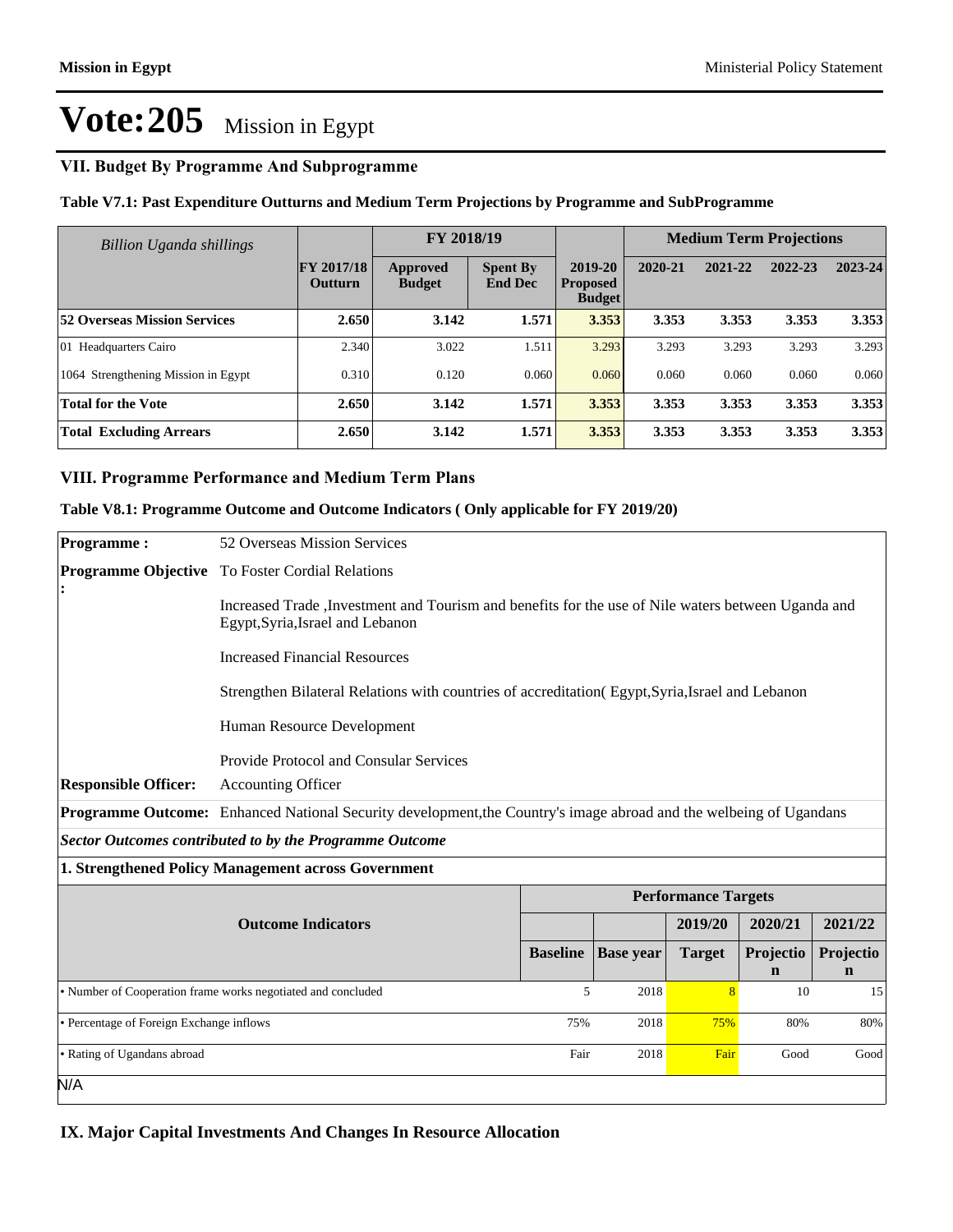**Table 9.1: Major Capital Investment (Capital Purchases outputs over 0.5Billion)**

N/A

#### **X. Vote Challenges and Plans To Improve Performance**

#### **Vote Challenges**

Under funding of Mission which has negatively impacted on the output of the Mission Language barrier as most deliberations are conducted in Arabic Terrorism in some areas and the war in Syria Ugandan products not meeting Import standards of countries of accreditation Absence of an MOU to operationalise externalization of Ugandan labor in countries of accreditation Lack of office space due to the increasing number of newly posted staff to the Mission Lack of information sharing and delays in dissemination of information by MDA's Lack of enough vehicles to cater for the big number off staff currently at the Mission

#### **Plans to improve Vote Performance**

Lobby for more funding from Ministry of Finance,Planning and Economic Development. Sensitize Exporters on Import standards of countries of accreditation. Recruit and engage translators to help with translations from Arabic to English and vice versa. Continue agitating for the resolution of the conflict in Syria Advocating for the Mission to be upgraded to Group A Missions due to the High standards of living. Timely submission of reports.

#### **XI Off Budget Support**

#### **Table 11.1 Off-Budget Support by Sub-Programme**

N/A

#### **XII. Vote Cross Cutting Policy And Other Budgetary Issues**

**Table 12.1: Cross- Cutting Policy Issues**

| <b>Issue Type:</b>                  | <b>HIV/AIDS</b>                                                                             |
|-------------------------------------|---------------------------------------------------------------------------------------------|
| Objective:                          | Mission Activities aimed at promotion of prevention, transmission and treatment of HIV/AIDS |
| <b>Issue of Concern:</b>            | HIV/AIDS Prevention and Management                                                          |
| <b>Planned Interventions:</b>       | Provide Counselling and medical care to staff affected                                      |
|                                     | Provision of Condoms and encourage their use                                                |
|                                     | Carry out sensitization workshops on HIV                                                    |
|                                     | Facilitate medical Insurance for staff                                                      |
| <b>Budget Allocation (Billion):</b> | 0.030                                                                                       |
| <b>Performance Indicators:</b>      | 1000 Condoms issued in year                                                                 |
|                                     | 4 HIV/AIDS sensitization workshops held in year                                             |
| <b>Issue Type:</b>                  | Gender                                                                                      |
| Objective:                          | Mission activities geared towards creating equal opportunities                              |
| <b>Issue of Concern:</b>            | Gender awareness and consideration                                                          |